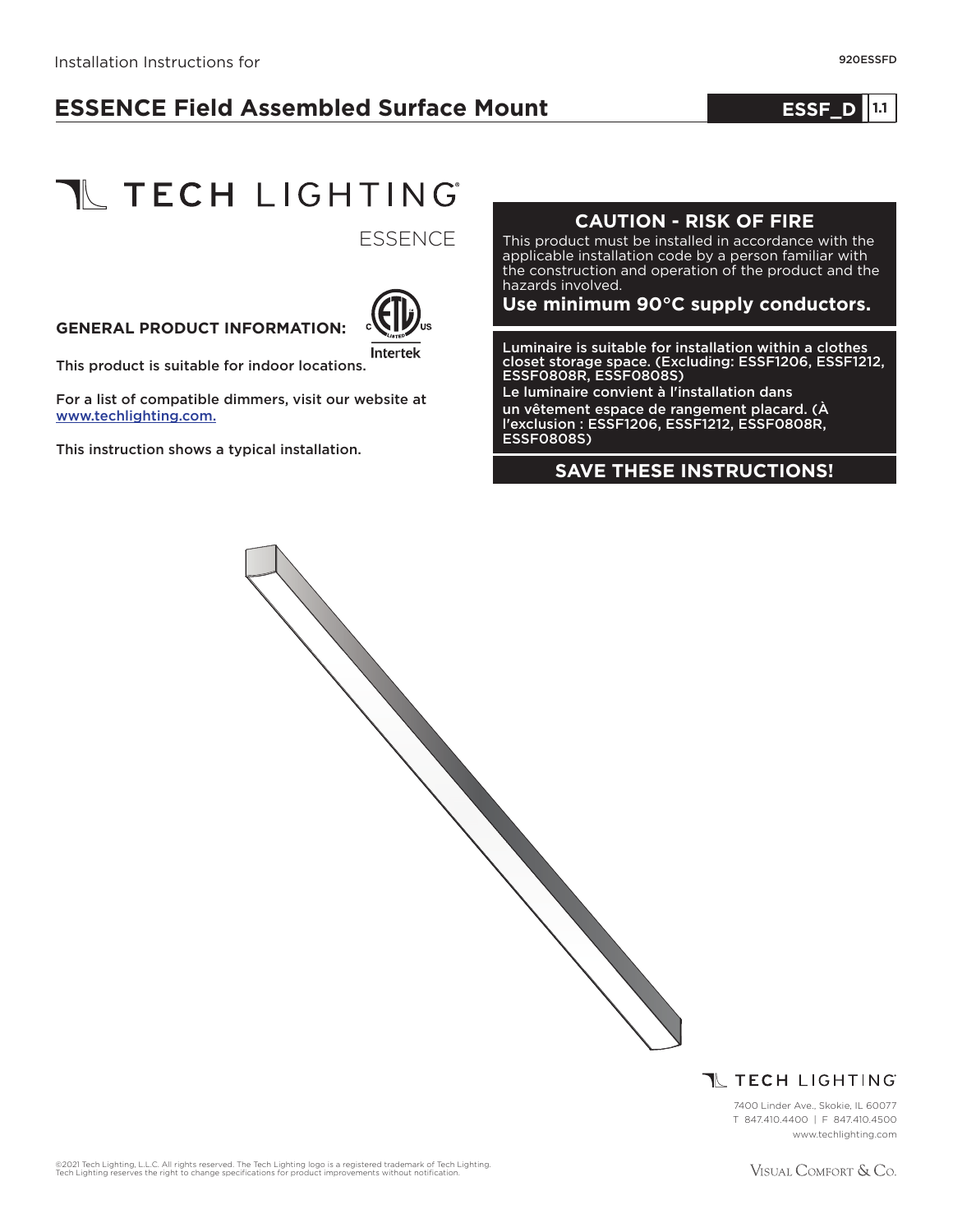# **Assemble the Housing**

**NOTE: Fully assemble the run before mounting. Assistance by another installer will be required.**

| ٠ |  |
|---|--|
|   |  |

**1** If necessary, cut the last housing in the run to length needed.



**2** Insert the joiner into the extrusion on the top of the channel and secure it in place with one of the #4-40 set screws and tighten it with a 0.050" Allen wrench.

**3** Then insert the installed joiner into the next channel and tighten the other set screw.

4 Repeat until the entire channel has been assembled.

## **Install the LED Tape**



■ Prepare the mounting surface according to the 3M<sup>™</sup> Surface Preparation guidelines.

**2** Peel off the 3M Adhesive backing and tear off backing along the LED tape's edge.

**NOTE: Ensure the tape is centered from end to end of the Channel.**





**3** Adhere to inside of the housing, working one end to the other.

**4** If necessary, cut the led tape at the designated cut points.



**5** Install the end cap by using the Allen screw to secure it in place.



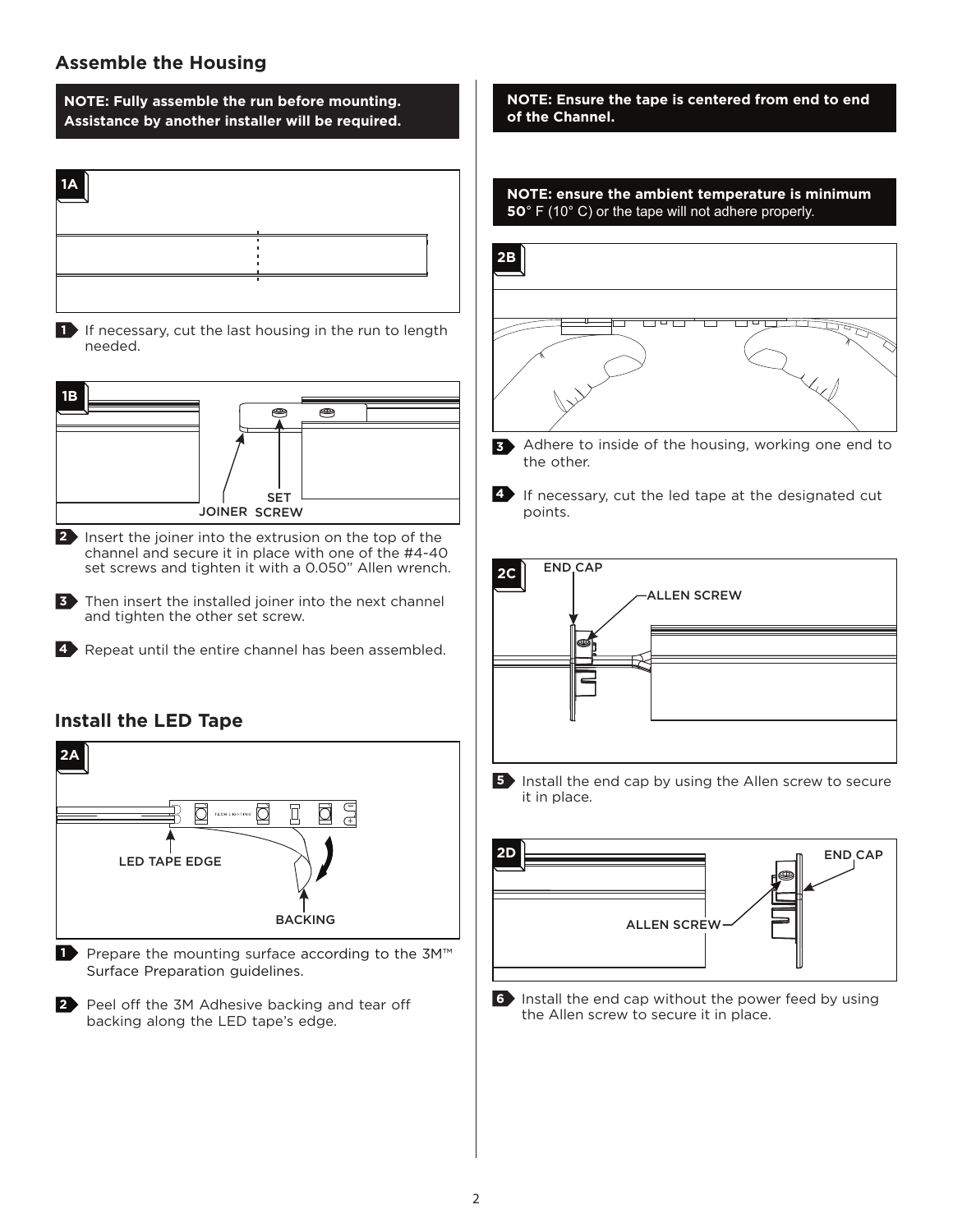**NOTE: Fixtures may be installed with either clips, double sided tape, or magnetic mounting.**

#### **Install the Fixture with Clips**

**NOTE: A minimum of 3 clips are required for any run and/or segment. Runs and/or segments over 4ft require an additional clip for every additional 2ft of run length.**



1 Mark the center line of the desired position of the fixture with a pencil or chalk line.

**2** Insert the #8 wood screw into the clip.

- **3** Pre-drill holes along the marked line.
- **4** Fasten the clips into place along the marked line.



**5** With the assistance of a helper lift the entire channel to the installed clips and hook one edge on to the clips.

Then swing the other edge up and snap it into place. **6**

# **Prepare the Surfaces for 2-Sided Tape**

**NOTE: A minimum of 3 pieces of 2-sided tape are required for any run and/or segment. Runs and/or segments over 4ft require an additional piece for every additional 2ft of run length.**

**NOTE: The fixture and mounting surface must be prepared according to the 3M™ Surface Preparation guidelines.**

**(https://multimedia.3m.com/mws/media/66019O/vhb tm-tape-surface-preparation-technical-bulletin.pdf) Attachment surfaces must be clean and free of dust, oils and loose particles. Most substrates are best prepared by cleaning with a mixture of 70% isopropyl alcohol prior to applying 3M™ tapes. Exceptions include Heavy Oils, Abrasion, Adhesion Promoters, Porous Surfaces and Unique Materials. Rough, porous or fibrous materials such as wood, particle board, cement, etc., have an open surface and require sealing to provide a unified surface for tape bonding. Common sealing materials would include paint, varnish or other hard surface coatings. Glass, stone, ceramic and PVC are unique materials and require additional preparation to ensure bonding.**

**WARNING: Ensure no alcohol comes into contact with the fixture lens as it may cause the lens to be damaged.**



**1** Ensure all surfaces are prepared.

## **Install the Fixture with 2-Sided Tape**



Peel backing off of the tape and apply it to the fixture. **1**

| <b>5B</b> |  |
|-----------|--|
|           |  |
|           |  |
|           |  |

**2** Peel backing on the other side of the tape and adhere the fixture to the prepared surface.